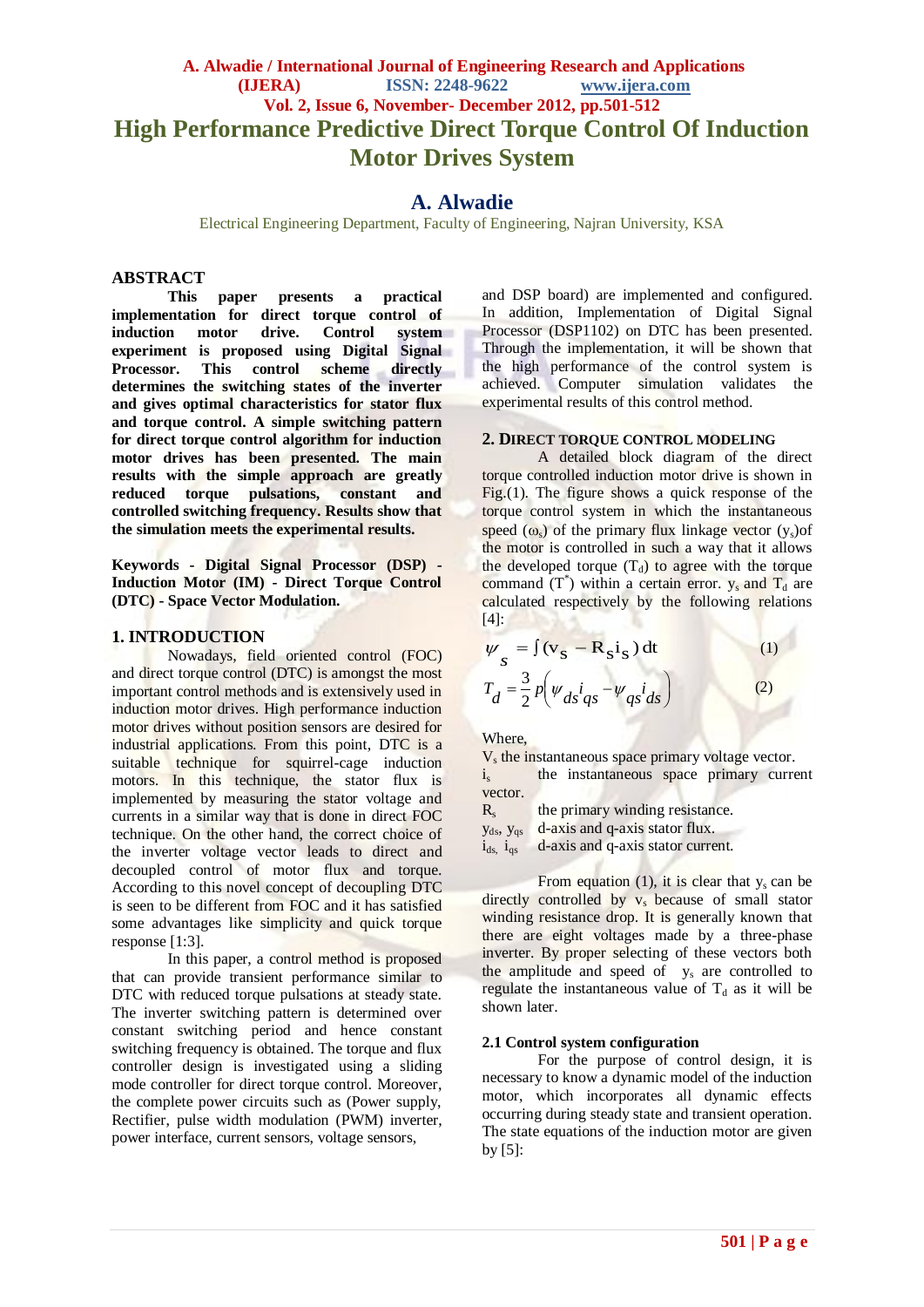

Fig.(1) Schematic diagram of direct torque control system

 $L_m$  mutual inductance per phase referred to the stator.

S total equivalent leakage factor of the motor.

$$
\left(\sigma = 1 - \frac{L_m^2}{L_s L_r}\right)
$$

 $L<sub>s</sub>$  stator winding inductance per phase( $L<sub>s</sub>$ )  $=L_{ls}+L_m$ ).

 $L_r$  rotor winding inductance per phase( $L_r$ =  $L_{lr}+L_{m}$ ).

The instantaneous space vectors of the PWM inverter are regarded as discrete values, and the analysis using the instantaneous vectors is suitable for investigating the dynamic behavior of the motor. To treat three phase quantities as a whole, the three phase machine voltages and currents are represented by an instantaneous space voltage vector  $(v<sub>s</sub>)$  and an instantaneous space current vector  $(i<sub>s</sub>)$ , respectively, as [6]:

$$
v_s = \sqrt{\frac{2}{3}} \left[ v_a + v_b e^{-j\frac{2\pi}{3}} + v_c e^{-j\frac{4\pi}{3}} \right]
$$
 (4)

$$
\begin{bmatrix}\n\frac{di_{ds}}{dt} \\
\frac{di_{qs}}{dt} \\
\frac{di_{dr}}{dt} \\
\frac{di_{dr}}{dt} \\
\frac{di_{qr}}{dt}\n\end{bmatrix} = \begin{bmatrix}\n\frac{1}{\sigma L_s} V_{ds} \\
\frac{1}{\sigma L_s} V_{qs} \\
-\frac{L_m}{\sigma L_s L_r} V_{ds} \\
-\frac{L_m}{\sigma L_s L_r} V_{qs}\n\end{bmatrix} +
$$

 $s$   $L_r$ 

$$
\begin{bmatrix}\n-\frac{R_s}{\sigma L_s} & \frac{L_m^2 p \omega_r}{\sigma L_s L_r} & \frac{R_s L_m}{\sigma L_s L_r} & \frac{L_m p \omega_r}{\sigma L_r} \\
-\frac{L_m^2 p \omega_r}{\sigma L_s L_r} & -\frac{R_s}{\sigma L_s} & -\frac{L_m p \omega_r}{\sigma L_r} & \frac{L_m R_s}{\sigma L_s L_r} \\
\frac{R_s L_m}{\sigma L_s L_r} & -\frac{L_m p \omega_r}{\sigma L_r} & -\frac{R_r}{\sigma L_r} & -\frac{\omega_r}{\sigma} \\
\frac{L_m p \omega_r}{\sigma L_r} & \frac{L_m R_s}{\sigma L_s L_r} & \frac{\omega_r}{\sigma} & -\frac{R_r}{\sigma L_r}\n\end{bmatrix}\n\begin{bmatrix}\ni_{ds} \\
i_{qs} \\
i_{dr} \\
i_{dr}\n\end{bmatrix}
$$
\n(3)

where,

L<sub>ls</sub> stator winding leakage inductance per phase.  $L<sub>lr</sub>$  rotor winding leakage inductance per phase.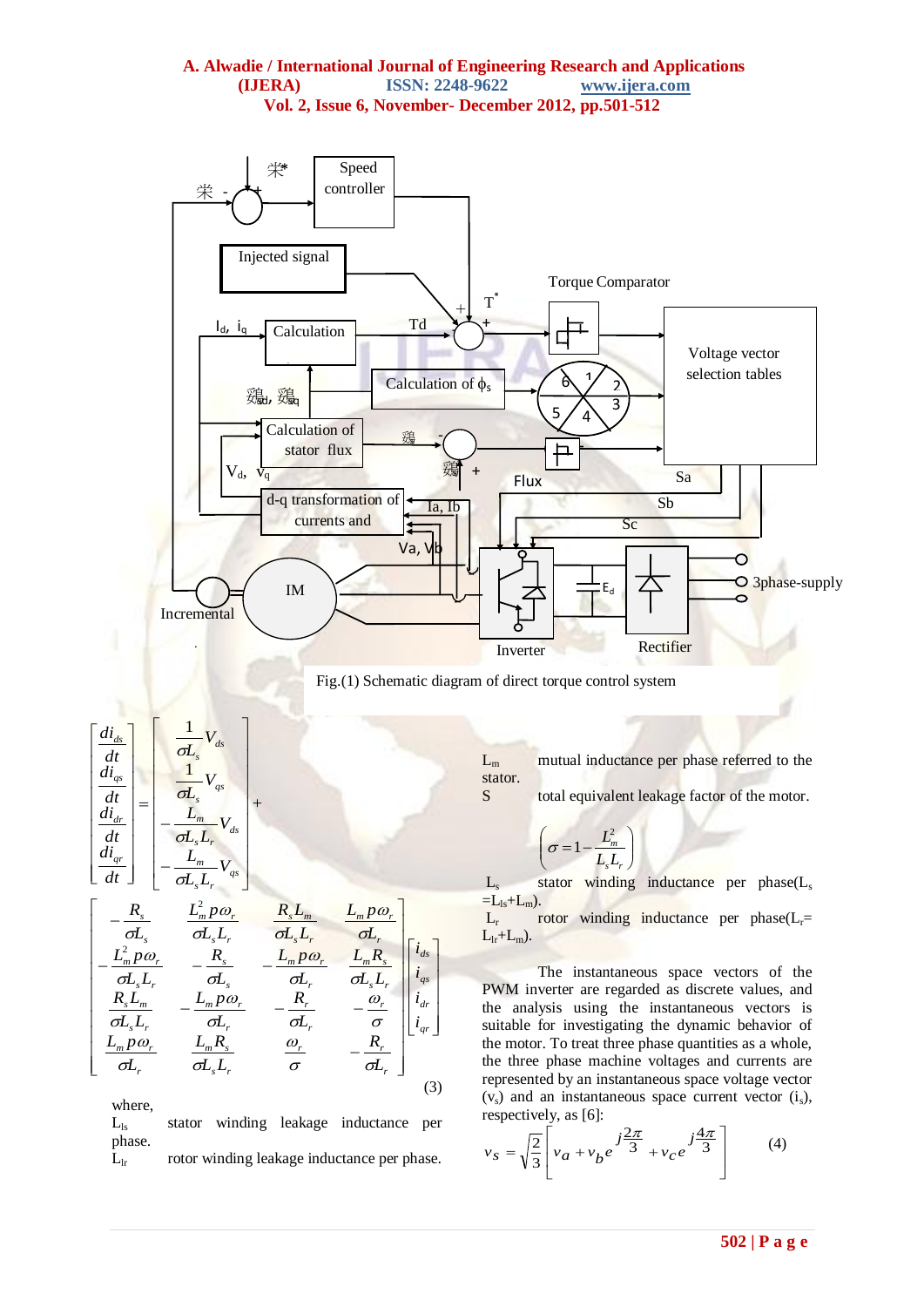$$
i_S = \sqrt{\frac{2}{3}} \left[ i_a + i_b e^{j\frac{2\pi}{3}} + i_c e^{j\frac{4\pi}{3}} \right]
$$

where,  $v_a$ ,  $v_b$  and  $v_c$  are the instantaneous values of the primary line-to-neutral voltages and  $i_a$ ,  $i_b$  and  $i_c$ are the instantaneous values of the primary line-toneutral currents.



Fig.(2 ) Schematic diagram of PWM inverter fed induction motor drive.

Schematic diagram of the PWM fed induction motor drive is shown in Fig.(2), where  $S_a$ ,  $S_b$ , and  $S_c$  are the switching functions with the value of 1 when the switch is set to positive voltage or 0 when the switch is set to negative voltage.

Considering the combinations of the status of switches, the inverter has eight conduction modes[7,8]. By using these switching functions the primary space voltage vector can be expressed as:

$$
v_s\left(s_a, S_b, S_c\right) = \sqrt{\frac{2}{3}} E_d \left(s_a + S_b e^{j\frac{2\pi}{3}} + S_c e^{j\frac{4\pi}{3}}\right)
$$
 (6)

where, E<sub>d</sub> is the dc link voltage of the inverter.

According to the combinations of switching modes, the primary space voltage vectors  $v_s(S_a, S_b, S_c)$  is specified for eight kinds of vectors  $v_s(1,1,1)$ ,  $(0,0,0)$ and the others are the space nonzero active voltage vectors. i.e. $(1,0,0)$ , ... (0,1,1), as shown in Fig.(3) and according to table(1).

| Table (1 |  |
|----------|--|
|          |  |

| N(switching mode) |  |  |  |  |
|-------------------|--|--|--|--|
| phase-a           |  |  |  |  |
| phase-b           |  |  |  |  |
| phase-c           |  |  |  |  |



Fig.(3) Representation of primary space voltage vectors.

#### **2.2 DTC STATE VARIABLE SELECTION**

The direct torque control is achieved using three state variables [9]. The first variable is the difference between the command stator flux and the estimated stator flux magnitude, the second state variable is the difference between the command torque and the estimated electromagnetic torque, and the third one is the angle of stator flux. The control variables of the direct torque control can be investigated using Fig.(4-a), Fig.(4-b) as follows. Looking at the flux position in Fig (4-a) it is noticed that, states 3,4,5 will increase the flux while states 2,1,6 will decrease it. Similarly, states 4, 3, 2 will increase the current (i.e. the torque) while states 1,6,5 will decrease it. Gathering these states, it is found that for a large increase in flux and a small increase in torque, state 4 is selected, for a small increase in flux and a large increase in torque, state 3 is selected, for a small decrease in flux and a small increase in torque, state 2 is selected, for a large decrease in flux and a small decrease in torque, state 1 is selected, for a small decrease in flux and a large decrease in torque, state 6 is selected, for a small increase in flux and a large decrease in torque, state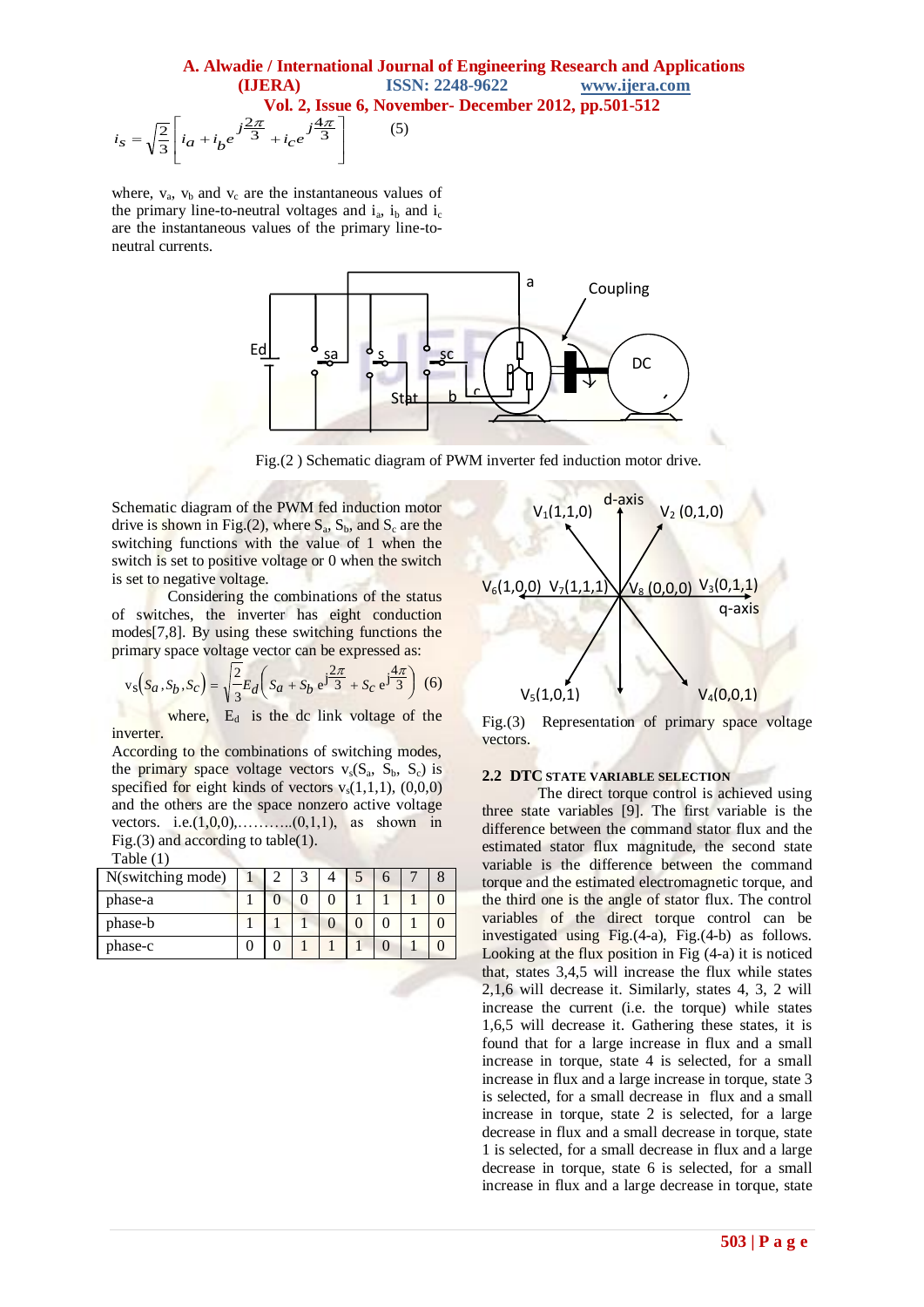5 is selected, and for a small decrease in torque and a constant flux, state 0 is selected.

#### **3. SLIDING MODE DIRECT FLUX AND TORQUE CONTROLLER DESIGN**

In order to achieve a high level of ac motor control, it is necessary to keep the flux as nearly as constant except for the field weakening region [3,4]. In case of sinusoidal ac power supplies the trajectory of primary flux is a smooth circle unlike, it happens in electronic inverters, which is not purely sinusoidal. Therefore, it is difficult to keep the air gap flux constant especially in the low speed region. The instantaneous space vector approach has made it possible to trace the primary flux and keep it almost constant. The primary space flux vector of induction motor can be calculated by equation (1). Assuming that the voltage drop of the primary winding resistance is small, the trajectory of  $y_s$  moves in the direction of  $v_s$  ( $S_a$ ,  $S_b$ ,  $S_c$ ), the velocity of space non zero voltage vector gives the direction and the amplitude of y<sub>s</sub>, but by applying a space zero voltage vector to an induction motor, the movement of y<sup>s</sup> will be stopped. Therefore, by selecting these

 $(2N-3)p / 6 = \frac{f_n}{\epsilon} (2N-1)p / 6$  where;  $N=1,2,\ldots,6$ .

Since the flux is kept almost constant, the torque is then proportional to  $\omega$  (instantaneous-slip angular velocity). As mentioned above, the velocity of the primary flux is proportional to the dc link voltage, and the direction of rotation of the primary flux is determined by the active voltage vectors and the movement of the primary flux will be stopped when zero voltage vectors is applied. Therefore, by changing the ratio of the number of active and zero voltage vectors, the slip angular velocity can be regulated. Hence, the direct torque control is obtained by adequate selection between active and zero voltage vectors. Hence, when the torque  $T_d$  is small compared with  $T^*$  it is necessary to increase  $T_d$ as fast as possible by applying the fastest  $\omega_s$ . On the other hand, when  $T_d$  reaches  $T^*$  it is better to decrease  $T_d$  as slowly as possible. Thus the output of the torque controller can be classified as follow:

 $\epsilon T = 1$  if  $T_d < T^*$  $\epsilon T=0$  if Td= T\* (8)



Fig.(4) Vector diagram illustrating the state selection process of flux and torque during transient operation.

vectors appropriately, the trajectory of  $y_s$  will follow the specified locus. i.e. by selecting adequate voltage vectors, y<sup>s</sup> can be kept almost constant and the rotating velocity of y<sup>s</sup> can be controlled by changing the output ratio between zero vectors and the remaining non zero vectors. So,  $\omega$  and  $v_s$  are greatly concerned with the direct torque control. In DTC system under study, constant flux can be obtained by comparing the primary flux with the command flux. The output of the flux comparator will be as follows:

 $\epsilon y = 1$  when  $y_s < y_s^*$ , and

 $\epsilon y = 0$  when  $y_s > y_s^*$ .

where, e denote the error signal in both  $y_s$  and  $T_d$ .

In the six step inverter, the d-q plane can be divided into six regions resulting from the general case:

## $\epsilon T = -1$  if  $T d > T^*$

The output of the torque controller is a three level hysteresis comparator. Using the three variables,  $\epsilon y$ ,  $\epsilon T$  and the stator flux position  $f = (\tan^{-1} y_d / y_q)$ , the following optimum switching tables  $(2)$ , and  $(3)$  are obtained. Accordingly, accessing the tables, in which the inverter output voltages are given by the output of the two comparators and the angle f(n), the optimum switching model (base drive signals) desirable for driving the base of the inverter can be obtained.

The inverter output voltage is then defined as in equation (6). The entire system has been verified using Matlab, Simulink and the following simulation results has been obtained.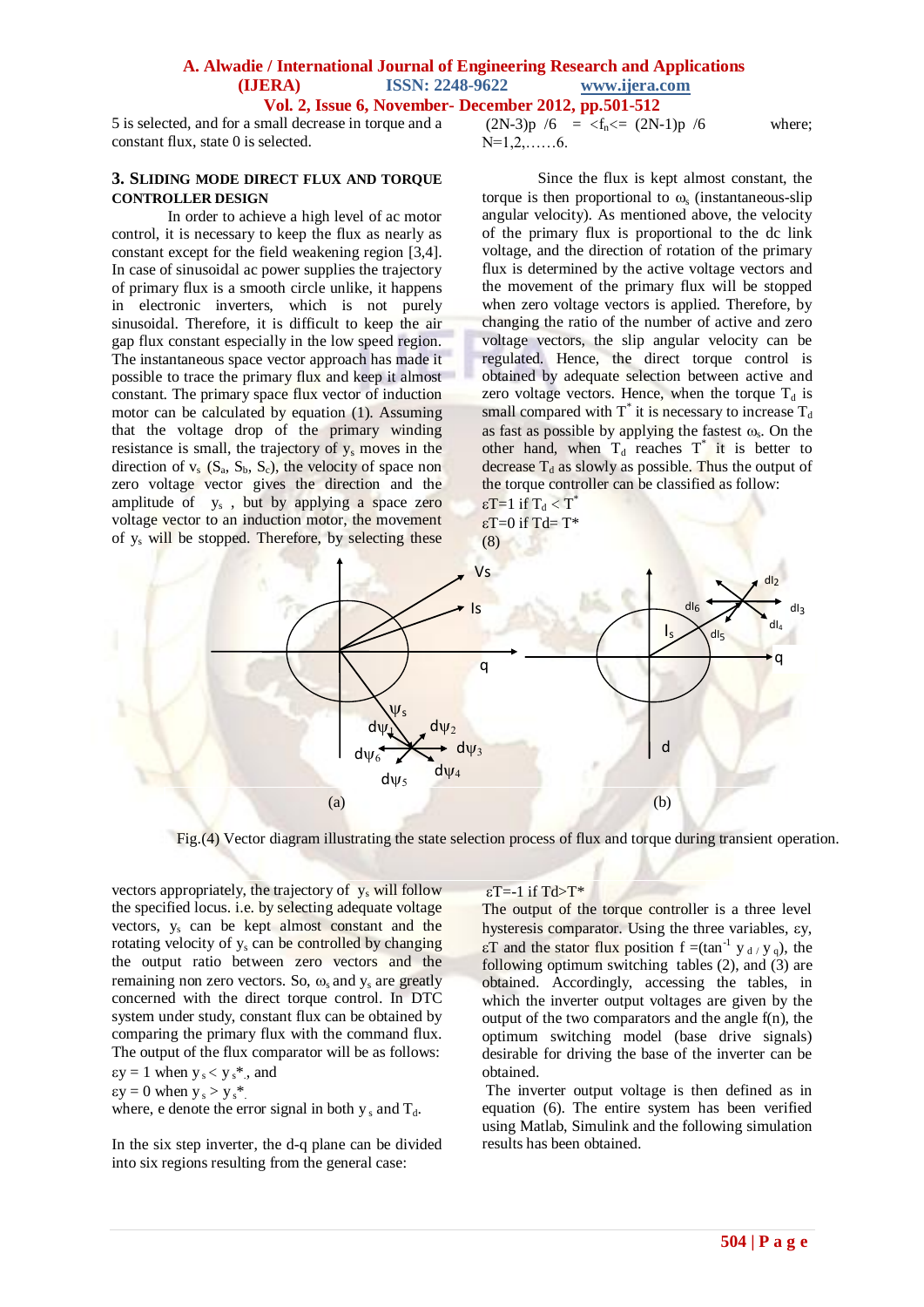Table (2)

| $\epsilon \Box \Box \epsilon T \Box \Box$ |  |                                      |  |                |                |
|-------------------------------------------|--|--------------------------------------|--|----------------|----------------|
|                                           |  | $V_2$ $V_3$ $V_4$ $V_5$              |  | $V_6$          |                |
|                                           |  | $V_8$ $V_7$ $V_8$ $V_7$              |  | $\mathrm{V}_8$ |                |
|                                           |  | $-1$   $V_4$   $V_5$   $V_6$   $V_1$ |  | V <sub>2</sub> | V <sub>2</sub> |

Table (3)

|  |             | $ V_1 V_2 V_3 V_4 V_5 V_6$ |                   |  |  |
|--|-------------|----------------------------|-------------------|--|--|
|  | $V_{\tau}$  |                            | $V_8$ $V_7$ $V_8$ |  |  |
|  | $V_{\rm s}$ | $V_6$                      |                   |  |  |

#### **3.1 STATOR FLUX ESTIMATION ANALYSIS**

In order to have a fast acting and accurate control of induction motor, the flux linkage of the motor must be measured. However, it is difficult and expensive. Therefore, it is preferred to estimate the motor flux linkage based on measurement of motor voltages, currents and speed if it is required. There are several flux estimation techniques, some of them work with stator flux while others prefer rotor flux. As stator flux control is used in the experiment, the estimators discussed here are mainly stator flux estimators. Two cases are considered throughout this study: first, neglecting the rotor current while the motor is running at no load, the second is to consider the rotor current during load condition.

## **Stator flux estimation using dc link voltage and two line currents (voltage model)**

One desirable feature of direct torque control, or any control method based on stator flux control is to consider usually the stator flux as an estimated quantity using terminal measurements [6]. At first, simple flux estimator is obtained from equation (1) in integral form which is known as voltage model [7]. The input signals to this estimator are measured stator currents and voltages and if these signals are without errors like offset, noise and if the stator resistance is well tuned, then this estimator will be a perfect solution even if the rotor current is considered not to be zero. In fact this estimator is difficult to be used in practice, because of the acquired error signals, offset and drift in the integrating hardware. As a result, accumulation of these errors will exist if there is no feedback from the integrator output to the input. The resulting run away is a fundamental problem of pure integration. However, the challenges in stator flux estimation appear at low frequencies especially when the stator resistance drop is in the same order of the stator voltage. The problems related to drifting integrators are often pointed out as the main difficulties with flux estimation at low speeds and a solution to stator flux estimation will be presented later.

#### **Stator flux estimation using motor speed and two line currents (current model)**

One way to eliminate the drift is to use the rotor model in stator coordinate equation (9) in which the required signals to be measured are stator currents and rotor speed.

$$
\frac{d\psi_r}{dt} = \frac{R_r * L_m * i_s}{L_r} - \psi_r (\frac{R_r}{L_r} - j\omega_r) \quad (9)
$$
  

$$
\psi_s = i_s (L_s - \frac{Lm \uparrow 2}{L_r}) + \frac{L_m}{L_r} \psi_r \quad (10)
$$

The accuracy of this estimator depends on the correct setting of the motor parameters particularly on the rotor time constant which is a critical and the mutual inductance which is less critical. This estimator has good properties at low speeds; however, it is sensitive to parameter errors at high frequency.

# **Stator flux estimation using flux observer**

As the voltage model estimator has good properties at high frequency and the current model estimator has good properties at low frequency, various ways have been tried to combine them. A straightforward way of combination is adopted [4] using a low pass filter where the current model estimator and the voltage model estimator are selected at low and high frequency, respectively. The same idea of combining the voltage and current models to obtain a flux estimator at all speeds is observed in [8]; however, instead of using a low pass filter to combine the models an observer topology is created which uses a closed loop linear controller with two deterministically set gains to govern the transition between the low and high speed estimators. However, the drawback of this type of observer is that they require a speed or position information using a shaft sensor and if the speed information can be obtained without sensor then a wide speed range flux estimation could be achieved.

The attractive feature of stator flux regulated, rotor flux oriented control technique is that it is capable of achieving correct torque and flux control even under detuned conditions [9]. It is clear that the performance of flux estimation depends on voltages, currents and the model parameter matching.

#### **3.2 IMPROVED STATOR FLUX ESTIMATION**

Induction motor stator flux estimation has taken a lot of interest as it is used with several control techniques, such as, classical DTC, stator flux field oriented control. Even though Stator flux can be measured [10], this is really difficult and expensive; consequently, the flux is preferred to be estimated based on measurement of voltages,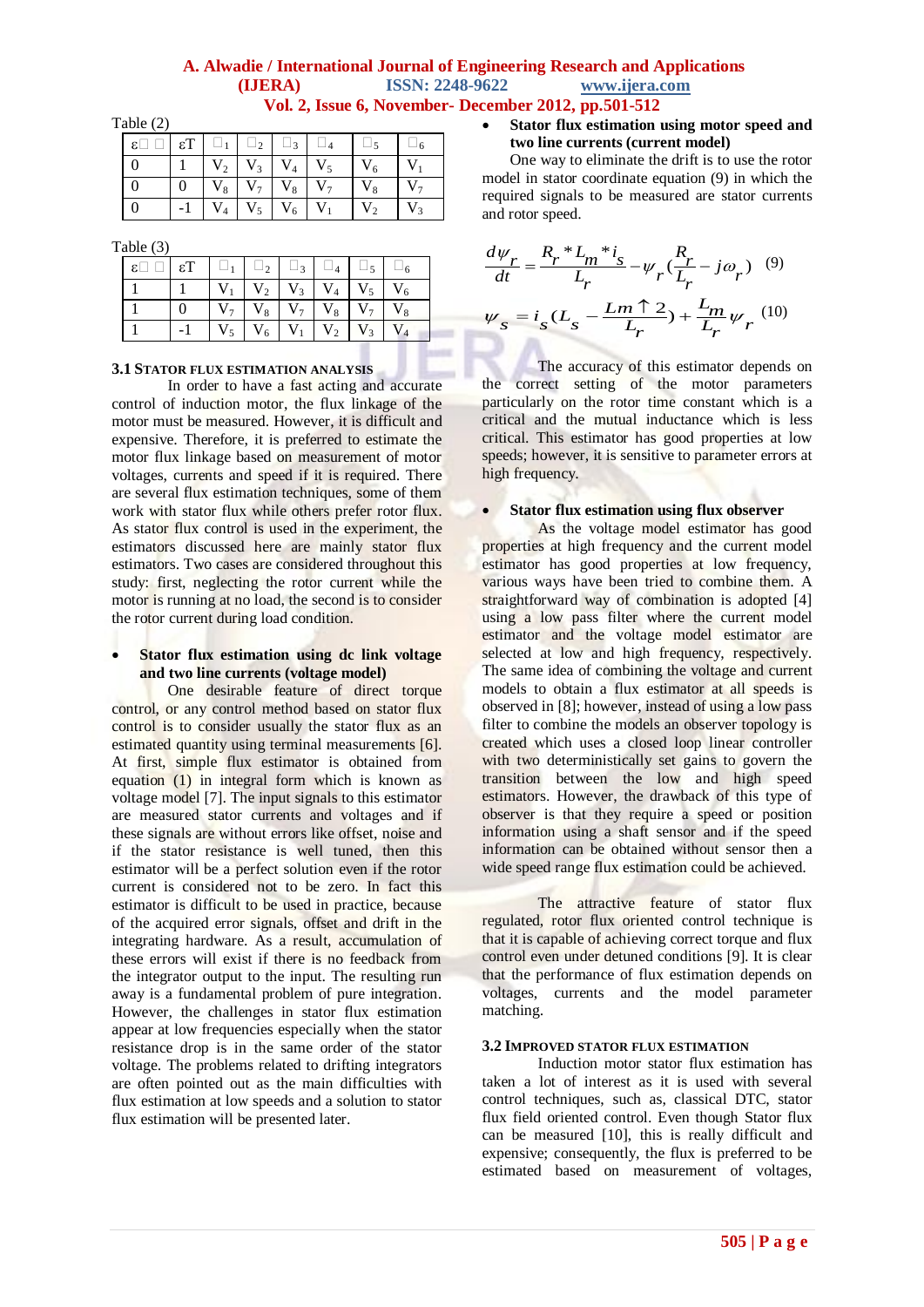currents and velocity if it is required. Several problems are still under investigation like zero speed operation without speed sensor. The main reasons related to the voltage model are offset and drift component in the acquired signals and the increased sensitivity to stator resistance variation. These reasons decrease the accuracy of stator flux estimation around zero speed. Other difficulties arises if the dc link voltage and the switching signals of the inverter are used to calculate the stator flux, one is the voltage drop across the power devices themselves, the other is the voltage losses due to dead time between two inverter switches in the same branch. The exact voltage calculation is difficult with respect to the dead time, but these two errors must be compensated. A simple solution is to use low pass filter to avoid integration drift [12], however, this results in magnitude and phase error of the estimated flux. Implementing a pure integrator avoids the bandwidth limitation associated with low pass filter, especially at low frequencies [13].

The modified block diagram of stator flux vector control scheme is represented in Fig. (1) and the motor torque is expressed as a cross product of the stator and rotor flux as in equation(11).

$$
T_d = \frac{3}{2} P \frac{L_m}{\sigma L_s L_r} \left( \psi_{r\alpha} \psi_{s\beta} - \psi_{r\beta} \psi_{s\alpha} \right)
$$
  
(11)

and the motion equation is as follow:  
\n
$$
\frac{T_e - T_L}{J} = P \frac{d\omega_r}{dt} + B * \omega_r
$$
\n(12)

Where: P is the number of pair poles, J is the combined rotor and load inertia coefficient,  $\beta$  is the combined rotor and load friction coefficient. In similar to rotor field orientation the stator flux components can be written in synchronous reference frame as follow:

$$
\psi^{*e} \Big|_{ds} = \frac{Ls}{Lm} * (1 + \sigma T_r * P) \lambda^* \Big|_{r}
$$
 (13)

$$
\psi^{*}e_{qs} = \frac{2\sigma Ls Lr}{3PLm} * \frac{T^*}{\psi r^*}
$$
 (14)

In equation  $(4)$  it is clear that a change in the control variables  $y_{ds}$  in synchronous reference frame is followed with a time constant  $T_r$  which is much lower than the rotor time constant  $T_r$  involved in traditional stator current control and this gives the facility to faster controller. From equation (5) it is noticed that with constant rotor flux command a change in  $y_{\text{qs}}$  is followed by a corresponding change in torque and this will give decoupling. In principle, the control method proposed here is based on driving the stator flux vector toward its reference vector by applying the appropriate voltage vector and a normal PWM method to obtain constant switching frequency and reduced torque pulsations. The

synchronous frame flux regulator requires d-q to ab-c additional transformation and the angle of transformation can be calculated as follows, As a simple solution to delete d-q to a-b-c additional transformation and then the control algorithm will be nearly similar to standard DTC which has the advantage of no reference frame transformation. The motor slip angle will be calculated through torque comparator and PI controller as shown in Fig. (1). The angle of the stator flux can be obtained easily in stator reference frame using the rotor position through a position sensor or a sensor less solution in addition to the slip angle which has been calculated.

#### **4. SIMULATION RESULTS**

The developed control system has been implemented in a computer simulation program, modeling the two subsystem induction motor and control algorithm. The controller simulation uses the parameters of an experimental laboratory prototype. These parameters are listed in the Appendix. The graphs shown in Fig.(5) depict the response of the system with a torque command of 4 N.m. The transient and steady state flux vector in Fig.(5-a) shows nearly a circular path indicating a good flux regulation. The electromagnetic torque shown in Fig.(5-b) is close to the commanded value, while the time taken for the torque reach its commanded value is about 0.02 Sec., ensuring good dynamic torque response. Fig.(5-c) shows the stator currents in phase a, b and c which are nearly sinusoidal. Fig.(5-d) shows the waveforms of stator currents in d-q axis, it is noticed that the phase shift between them equal  $90^0$ .

Figure(6) shows the response of the system for a step change in torque from 3 N.m. to 7 N.m. keeping the flux command constant. Fig.(6-a) shows the steady state stator flux, which demonstrates an excellent dynamic flux control under changed command torque. Fig.(6-b) shows the developed torque which is enclosed to a commanded value of 3 N.m. region or 7 N.m. region. The three phase stator currents are shown in Fig.(6-c). It is clear that, these stator currents are changed at the instant of changing the command torque and swiftly retrieve their steady state values.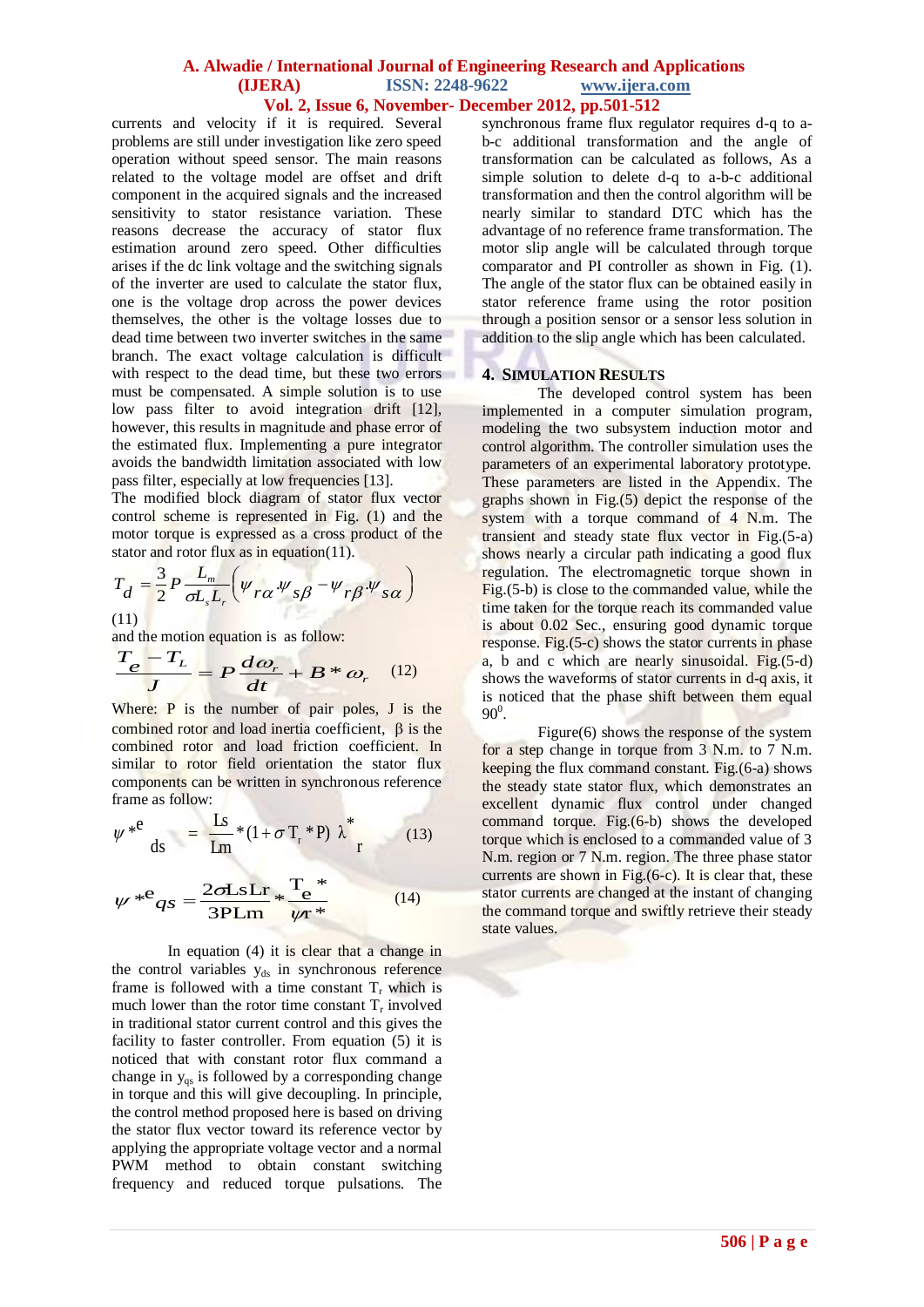

Fig. (5) System response at load torque 4 N.m. and motor speed 1500 rpm.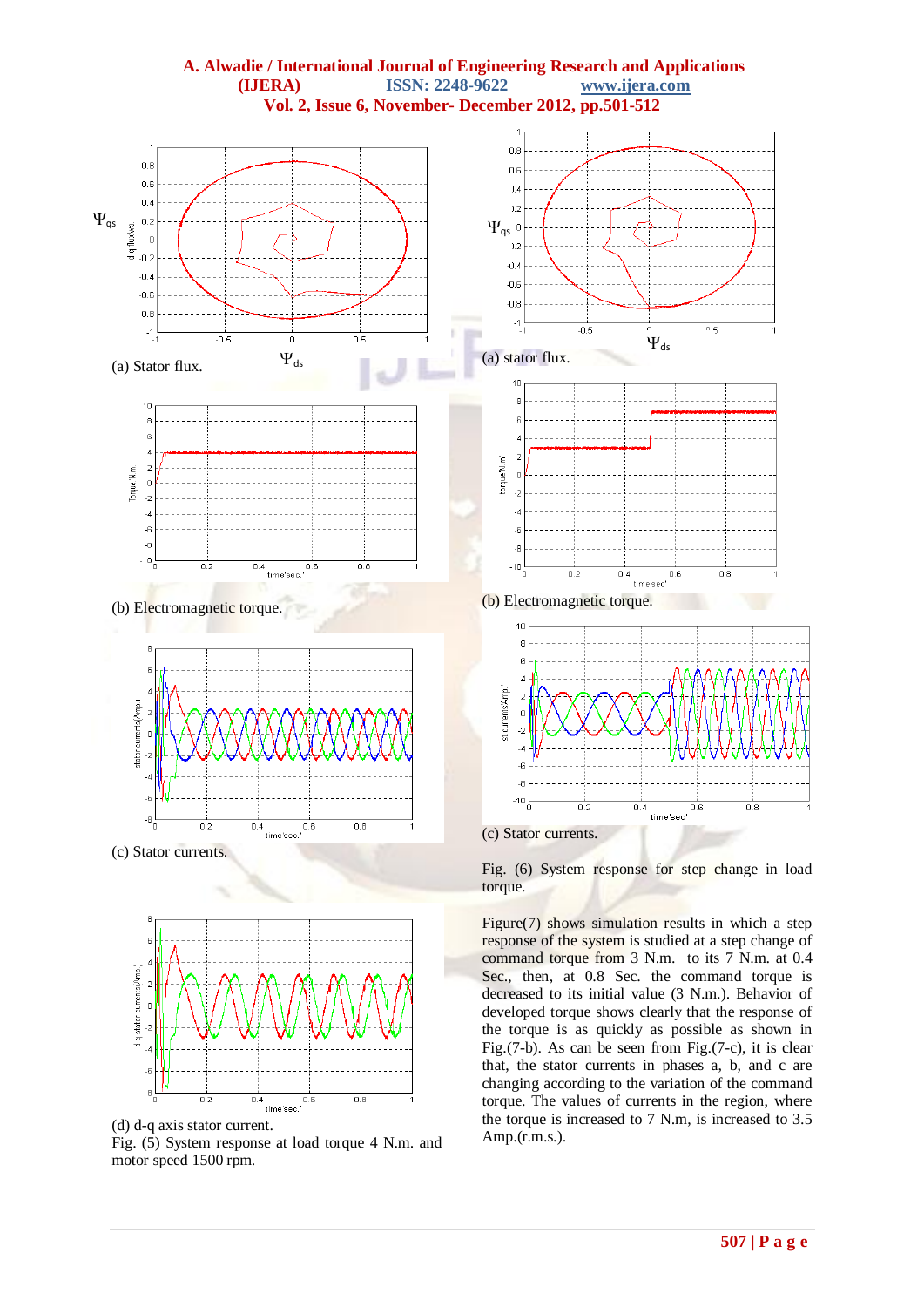#### **5. EXPERIMENTAL IMPLEMENTATION**

Several dynamic tests were performed to investigate the validity of the proposed control method. The experimental set-up used for the practical investigation is shown in Fig.(8). The induction motor under test is coupled to a selfexcited DC generator. The motor is energized from an inverter bridge, which consists of six IGBTs in conjunction with stepper circuits. The DC-link is provided from three-phase bridge rectifier. An incremental encoder is coupled to the motor shaft to measure the motor speed. Actual stator currents are measured using current sensors. The stator voltages are sensed using voltage transducers. This system is fully controlled by a DSP controller board which is installed on a PC computer.





(b) Electromagnetic torque.

Fig. (7) System response for step change in load torque.

A series of experimental results was carried out to verify the validity of the proposed control scheme for the drive system. The results were obtained at different operating points. The results were obtained at different operating points. First, the drive system response was obtained at heavy load and a speed below the base speed. Figure (9) shows the motor speed response at 1200 rpm. The motor started with almost no overshoot and follows its command with nearly zero steady state error. The motor phase currents are also shown in Fig. (9).

The response of the control system due to a step change in speed command is shown in Fig. (10). The speed command is changed from 120 rad/s to 100 rad/s. It can be seen from Fig. (10) that the motor speed is decelerated smoothly to follow its reference value. Figure (11), show the motor response for step up in speed command, which change from 100 rad/s to 150 rad/s.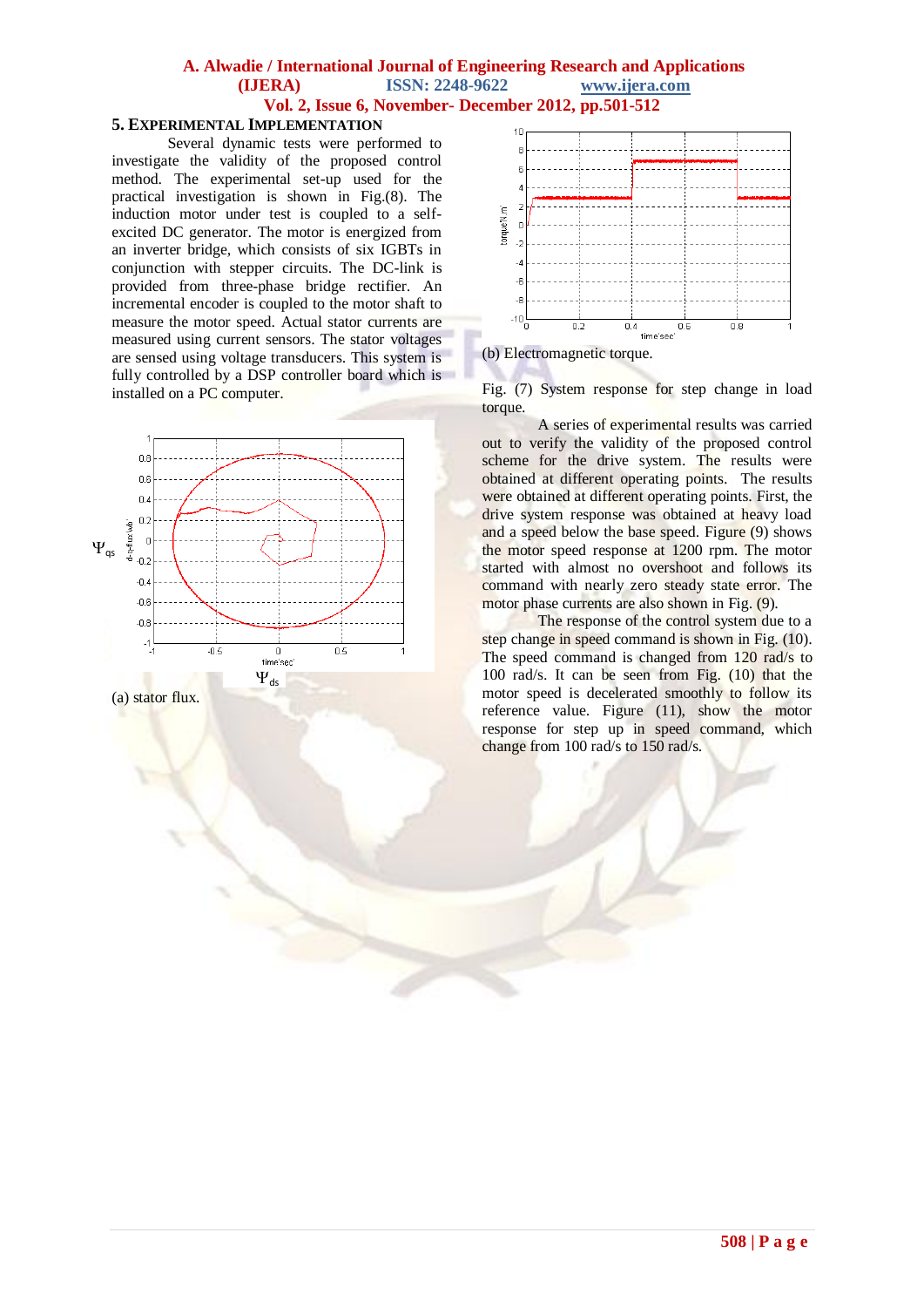

# Fig. (8) Experimental set-up for DSP-based control of IM drive



Fig. (9) Drive response for reference speed of 1200 rpm (x-axis Time (ms))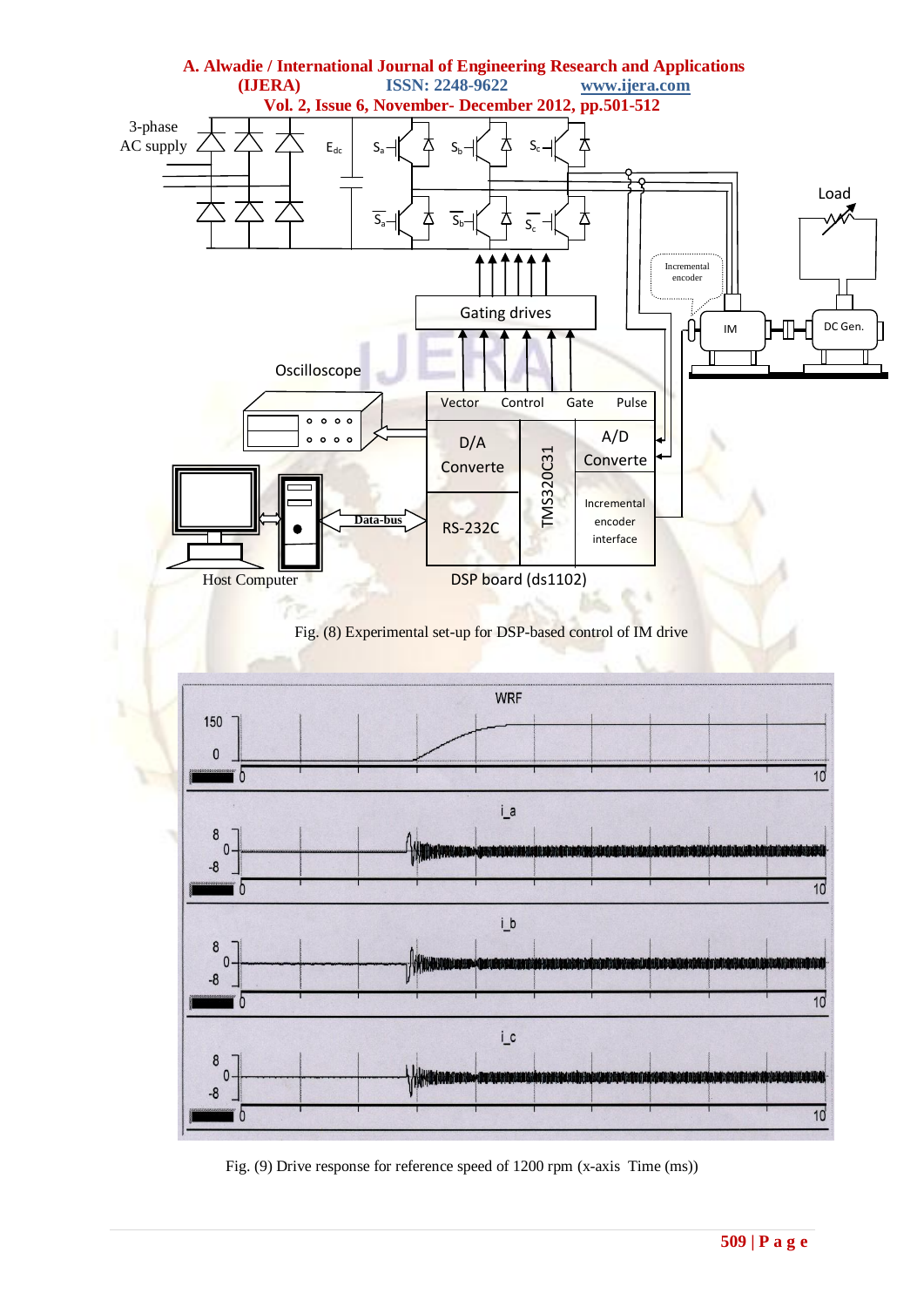

Fig. (11) System performance for step up in speed command (x-axis Time (ms))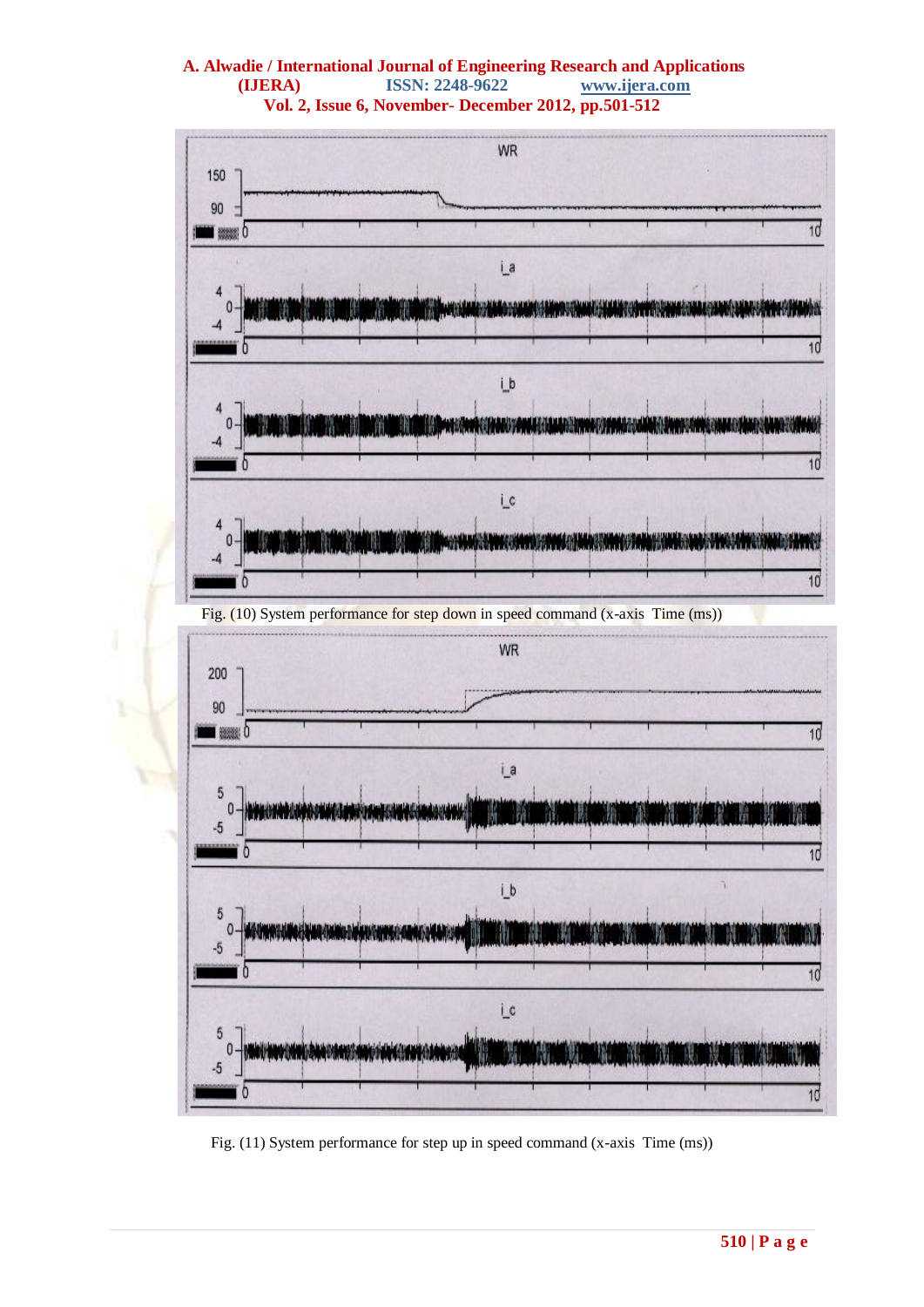#### **6. CONCLUSIONS**

In this paper, the basic concept of DTC is implemented using a DSP control system by modifying the classical method. The advantage of the proposed method lies in achieving constant switching frequency and solving the starting problem without a dither signal. A further improvement of this work can be achieved by using stator flux estimation and reduced torque pulsation techniques. The existence of non linear torque and flux hysteresis controllers result in noticeable torque pulsations and variable switching frequency. Thus, the proposed control method can give transient performance like DTC and reduced torque pulsations at steady state. An inverter switching pattern that can achieve DTC method for induction motors in which the analytical derivation is based on the prediction of the voltage vector direction which is required to compensate electromagnetic torque and stator flux errors. In general, an optimistic experimental results and an improved performance over other existing schemes is obtained.

#### **REFERENCES**

- [1] J. Holtz and J. Quan " Sensorless Vector Control of Induction Motor at Very Low Speed Using a Non Linear Inverter Model and Parameter Identification," IEEE Transaction Industry Applications Society Annual Meeting, Chicago, Sept. 30- Oct. 4, 2001.
- [2] M. Depenbrock, " Direct Self Control (DSC) of Inverter-fed Induction Motors, " IEEE Transaction Power Electronics, Vol. 3, No. 4, pp. 420-429, October1988.
- [3] I. Takahashi and T. Noguchi " A new Quick Response and High Efficiency Control Strategy of An Induction Motor, " IEEE Transaction Industry Applications, Vol. IA-22, No.5, PP. 820-827, .Sept./Oct. 1986.
- [4] E. Flach, R. Hoffmann, P. Mutschler " Direct Mean Torque Control of Induction Motor, " in Conf. Rec. of the European Conference on Power Electronics and Applications, pp. 3672-3676, 1997.
- [5] E. E. El-Kholy , S. A. Mahmoud, R. Kennel, A. El-Refaei, and F. El-Kady,<br>"Torque Ripple Minimization for Ripple Minimization for Induction Motor Drives With Direct Torque Control" Electrical Power Components and Systems Journal, Vol. 33, No. 8, pp. 845-859, August 2005.
- [6] E. E. El-Kholy , S. A. Mahmoud, R. Kennel, A. El-Refaei, and F. El-Kady, "Analysis and Implementation of a New Space-Vector Current Regulation for Induction Motor Drives" Electrical Power

Components and Systems Journal, Vol. 34, No. 3, pp. 303-319, March 2006.

- [7] A. Linder: " A Rapid-Prototyping System Based on Standard PCs with RTAI as Real-Time Operating System, " Third Real-Time Linux Workshop, Milan, Italy, November 26 -29, 2001
- [8] R. Kennel, A. El-refaei, F. Elkady, E. Elkholy and S. A. Mahmoud "Improved direct torque control for induction motor drives with rapid prototyping system" IEEE, IECON, 2003 U.S.A.
- [9] R. Kennel, A. El-refaei, F. Elkady, E. Elkholy and S. A. Mahmoud " Torque Ripple Minimization for Induction Motor Drives with Direct Torque Control (DTC), "The Fifth International Conference on Power Electronics and Drive Systems PEDS 2003, Singapore, November 17 – 20, 2003.
- [10] J. Chen. Yongdong " Virtual Vectors Based Predictive Control of Torque and Flux of Induction Motor and Speed Sensorless Drives," IEEE, IECON 1999.
- [11] Y. Xue, X. Xu, T. G. Habetler and D. M. Divan " A Stator Flux-Oriented Voltage Source Variable-Speed Drive Based on dc Link Measurement," IEEE Transaction Industry applications, Vol. 27, No. 5, pp. 962-969, September/October 1991.
- [12] T. G. Habetler, F. Profumo, G. Griva " Stator Resistance Tuning In A stator Flux Field Oriented Drive Using An Instantaneous Hybrid Flux Estimator, " The European Power Electronics Association, Brighton, No. 13, pp. 292- 299, September, 1993.
- [13] N. R. Idris, A. Halim, N. A. Azly, " Direct Torque Control of Induction Machines With Constant Switching Frequency and Improved Stator Flux Estimation," 27<sup>th</sup> Annual Conference of the IEEE Ind. Elect. Society, pp. 1285-1291.
- [14] L. Jansen, D. Lorenz "Observer Based Direct Field Orientation Analysis and Comparison of Alternative Methods," IEEE Transaction Industry applications, Vol. 30, No. 4, pp. 945-953, July /August 1994.
- [15] B. Kenny, D. Lorenz " Deadbeat Direct Torque Control Of Induction Machines Using Self Sensing at low and zero speed, " Ph. D thesis Wosconsin, Madison, U. S. A., 2001.
- [16] J. Holtz, J. Quan " Sensorless Vector Control of Induction Motors at Very Low Speed, " Ph. D thesis, Wuppertal university, 2002.
- [17] A. B. Plunkett, J. D. D'atre, and T. A. Lipo," Synchronous Control of Static AC